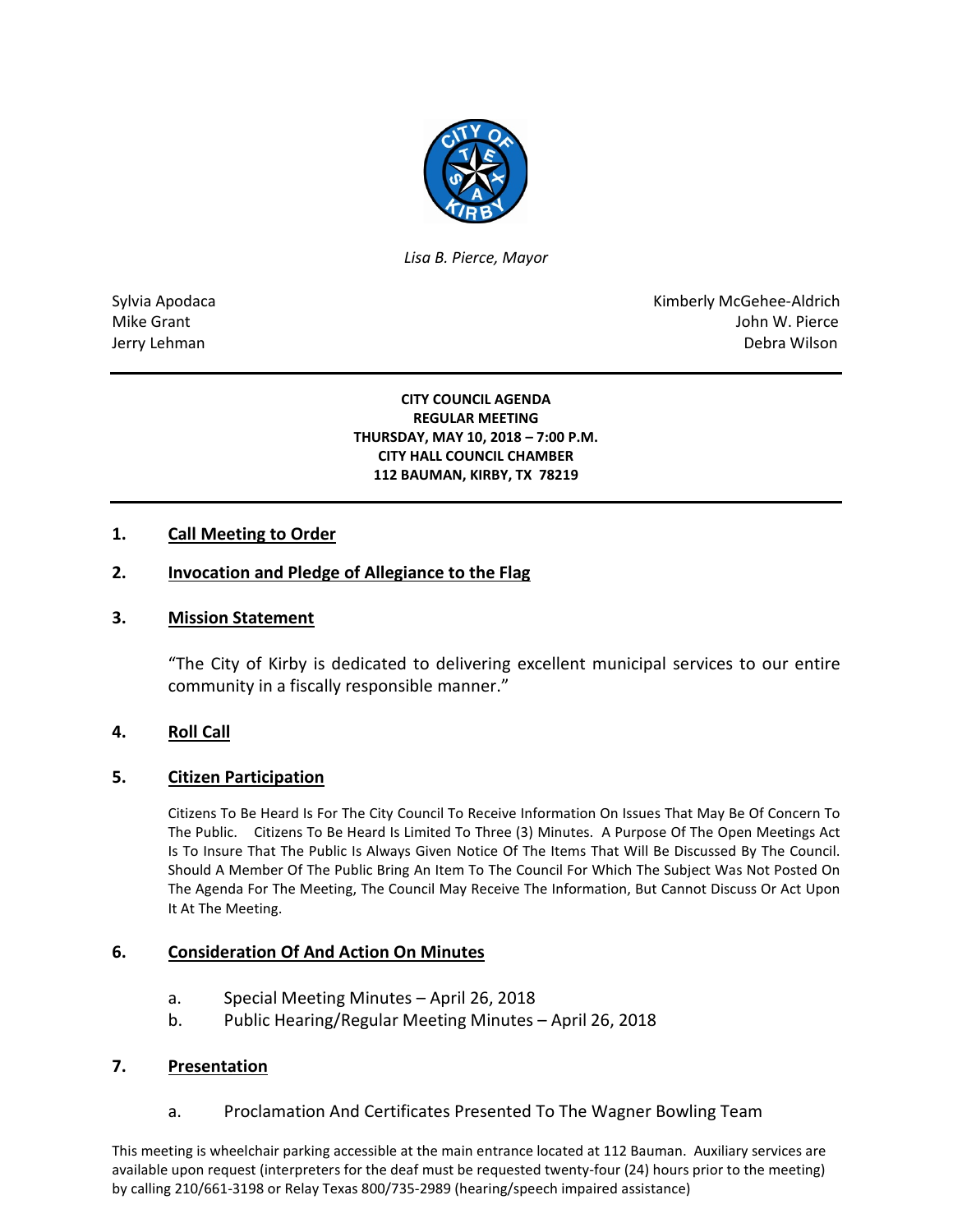b. Introduction Of New Employees

# **8. Discussion And Possible Action**

- a. Discussion And Consideration Of Report On The General Election Returns And Results Of The General Election Held May 5, 2018, For The Purpose Of Electing a general/special election to elect three Council Members for a two year term; and one Council Member for a one year term on the City Council And The Issuance Of General Obligation Bonds.
- b. Discussion And Possible Action On Resolution No. R-2018-701 Canvassing The Returns And Declaring The Results Of The General/Special Election
- c. Discussion And Possible Action On Ordinance No. O-2018-840 Canvassing Bond Election Returns
- d. Presentation Of Certificates Of Election To Newly Elected Officials
- e. Administration of Oath Of Office To Newly Elected Officials
- f. Discussion And Possible Action To Elect A Mayor Pro-Tem For The Term May 2018 - May 2019.
- g. Discussion And Possible Action On A Request To Have The Property Located At CB 5865, BLK Lot E 180 FT Of S 60 FT Of N 90 FT Of 12, Otherwise Known As 4814 Gibbs Sprawl Road, Kirby, TX 78219, Which Is Zoned Commercial, Office And Retail (C-1) To Continue To Be Used As A Residential (R-1) Property, Including Consideration Of Ordinance No. O-2018-837 Amending The Zoning Ordinance Of The City Of Kirby, Texas, To Grant Specific Use Permit #2018-008 For Use Of The Property At 4814 Gibbs Sprawl Road, Kirby, Texas For A Single Family Residence. This Is The Second Reading.
- h. Discussion And Possible Action On Ordinance No. O-2018-833 Repealing Ordinance No. 91-474 And Adopting Ordinance No. O-2018-833 Of The Code Of Ordinances Of the City Of Kirby Which Prohibits Scavenging Within The Corporate Limits And Providing For A Penalty. This Is The Second Reading
- i. Discussion And Possible Action On Ordinance No. O-2018-834 Repealing And Replacing Ordinance No. O-2001-572 And Adopting A New Administrative Fee Schedule For Police Department Services. This Is The Second Reading.
- j. Discussion And Possible Action On Ordinance No. O-2018-835 Repealing And Replacing Chapter 74 Of The Code Of Ordinances And Adopting A New Chapter 74 Authorizing Police Officers To Impound A Motor Vehicle Found To Be In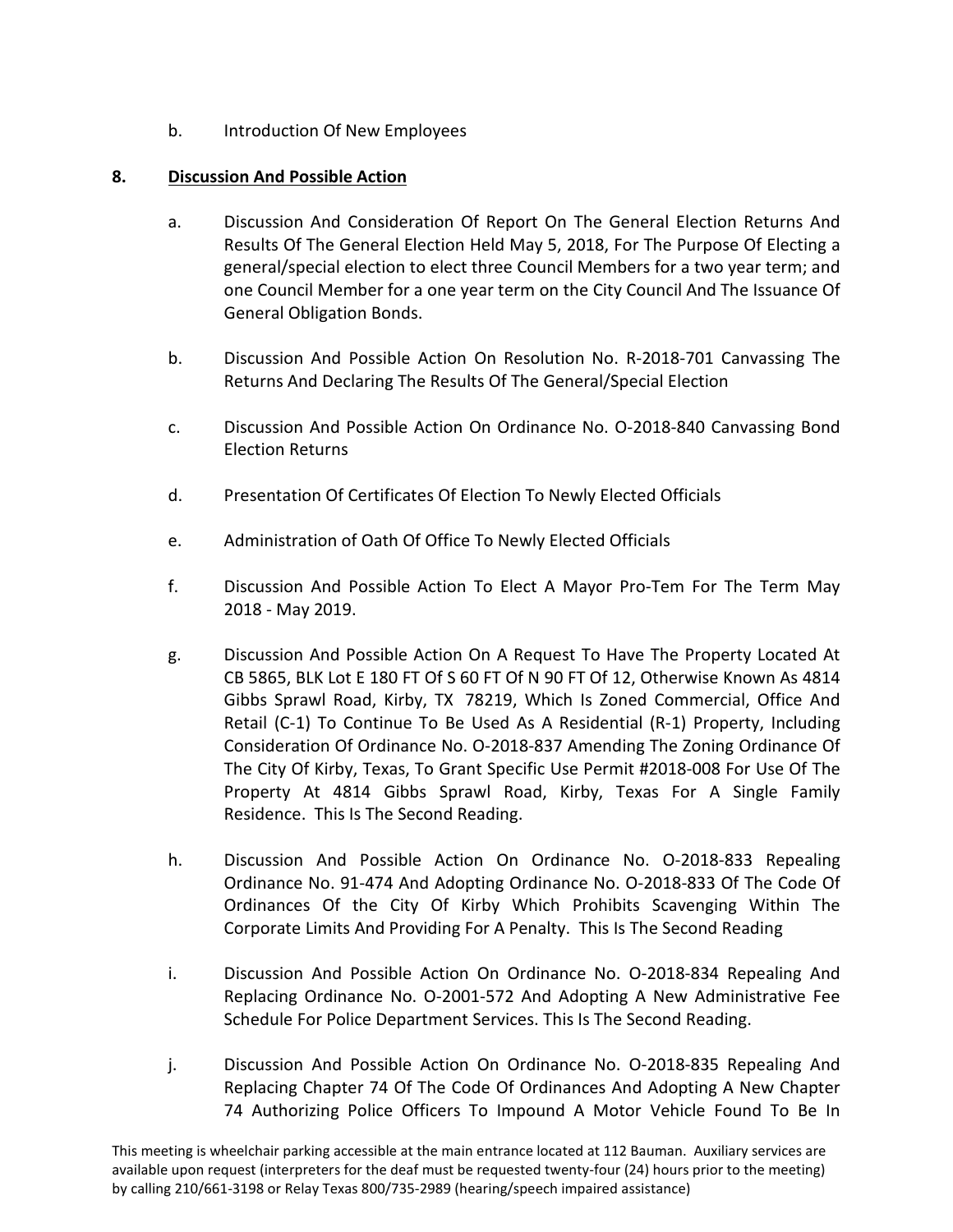Violation Of Certain City Ordinances Or State Laws; To Establish The City Of Kirby Impound Lot; To Establish Storage Fees; To Provide for The Imposition Of Fees; And Providing for Severability And An Effective Date. This Is The Second Reading.

- k. Discussion And Possible Action On Gibbs Sprawl Road Repairs
- l. Discussion And Possible Action To Consider A Proposal From Ford Engineering On Additional Services For The Binz Engleman Road Reconstruction Project
- m. Discussion And Possible Action On Garbage Collection By Republic Services On Kirby Heights
- n. Discussion And Possible Action Regarding Republic Services Broken Carts
- o. Discussion And Possible Action On Extension Of A Contract With Linebarger, Goggan, Blair And Sampson, LLP For Fines And Fees Collection
- p. Discussion And Possible Action On Bexar County CDBG Cooperative Agreement
- q. Discussion And Possible Action On Ordinance No. O-2018-838 Repealing And Replacing Ordinance No. O-2014-749 Authorizing The Use Of Parks And Recreation Areas Owned And Controlled By The City Of Kirby; Regulating Possession And Consumption Of Alcoholic Beverages In Such Parks; Stating The Policies And Regulations Governing The Use Of Such Park, Establishing A Curfew For Park Usage; And Providing A Penalty For Violation Of This Ordinance. This Is The First Reading.
- r. Discussion And Possible Action On Ordinance No. O-2018-839 Amending The 2017- 2018 Municipal Budget Of The City Of Kirby. This Is The First Reading.
- s. Discussion And Possible Action On Primitive Camping In Friendship Park
- t. Update On Garage Located At 4807 Gibbs Sprawl Road
- u. Discussion And Possible Action On Trademarking The City Of Kirby Seal
- v. Discussion And Possible Action On Personnel Policies Manual Revisions

## **9. Requests and Announcements**

a. Requests By Mayor And Council Members For Items To Be Placed On Future City Council Agendas And Announcements On City Events/Community Interests